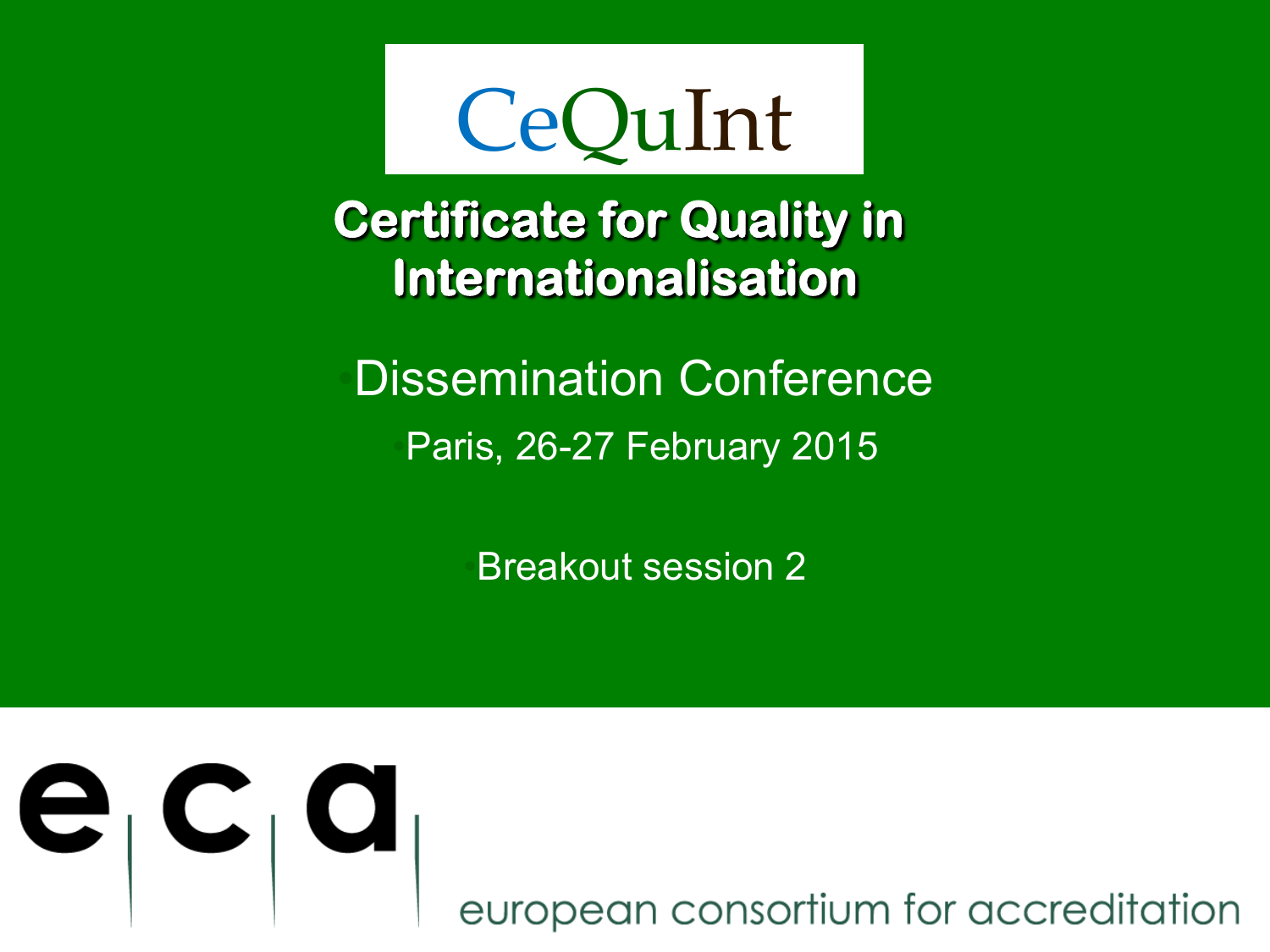| <b>Standard 2:</b>   | International and intercultural learning               |
|----------------------|--------------------------------------------------------|
| <b>Criterion 2a:</b> | <b>Intended learning outcomes</b>                      |
|                      | The intended international and intercultural learning  |
|                      | outcomes defined by the programme are a clear          |
|                      | reflection of its internationalisation goals.          |
| <b>Criterion 2b:</b> | <b>Student assessment</b>                              |
|                      | The methods used for the assessment of students are    |
|                      | suitable for measuring the achievement of the intended |
|                      | international and intercultural learning outcomes.     |
| <b>Criterion 2c:</b> | <b>Graduate achievement</b>                            |
|                      | The achievement of the intended international and      |
|                      | intercultural learning outcomes by the programme's     |
|                      | graduates can be demonstrated.                         |
| <b>Assessment:</b>   | Unsatisfactory, satisfactory, good or excellent        |
|                      |                                                        |

european consortium for accreditation

e.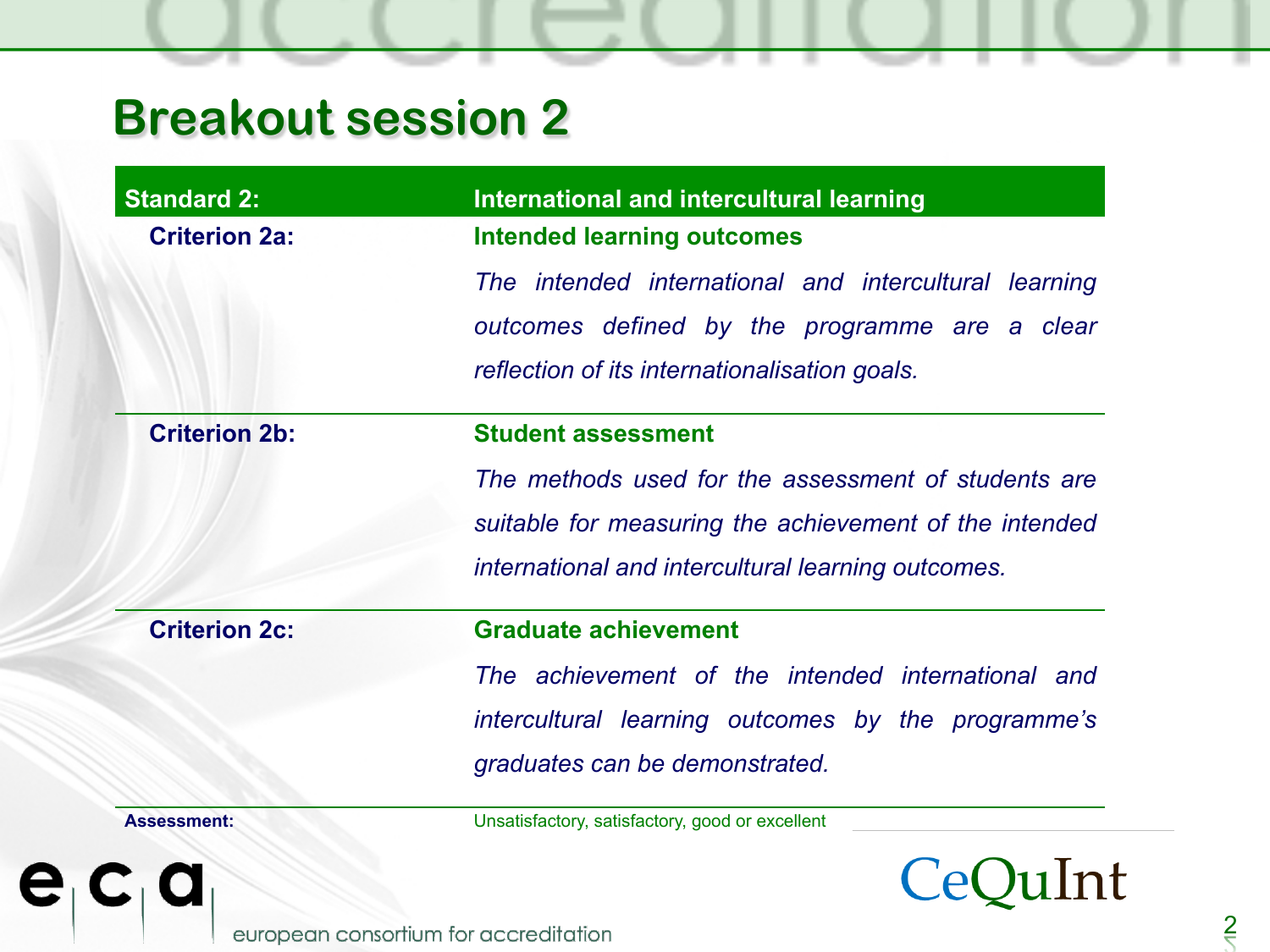# **Feedback**

**…** 

- **Intercultural & international LO have to go together, are linked together**
- **LO refer to knowledge, skills, behaviour: put into perspective / be adaptable / communication & language skills / to be able to work on international teams / …**
- **Better a few specific programme linked LO than many general & vague ones**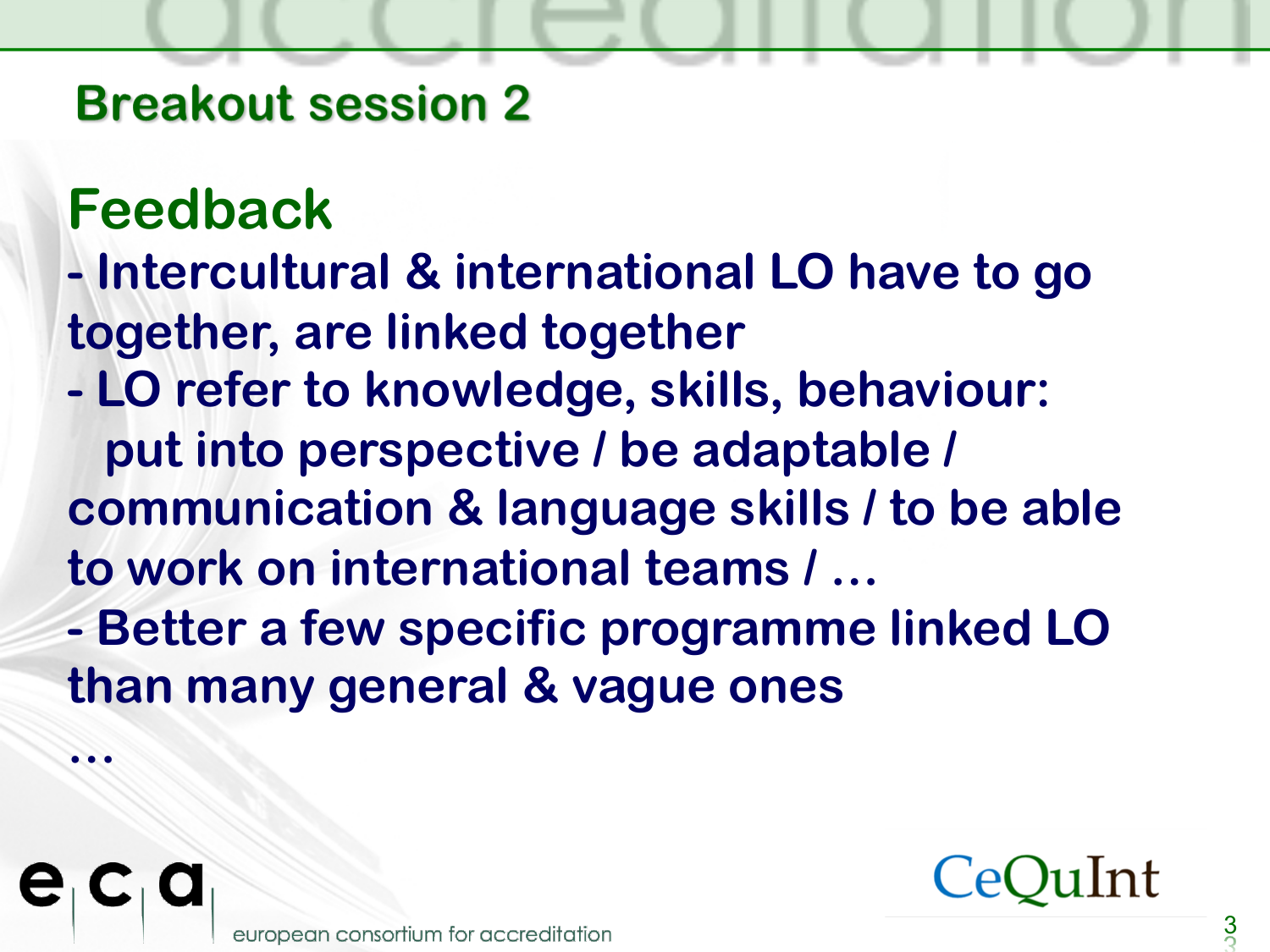**…** 

**Feedback How to demonstrate & assess:** 

- **Contents, Processes, Tools**
- **More than mobility: international classroom, community work, uncomfortable situations,**

**- Many different forms: case studies, mixed teams on site & distance, international lecturers & classrooms, international subjects, comparative studies, …**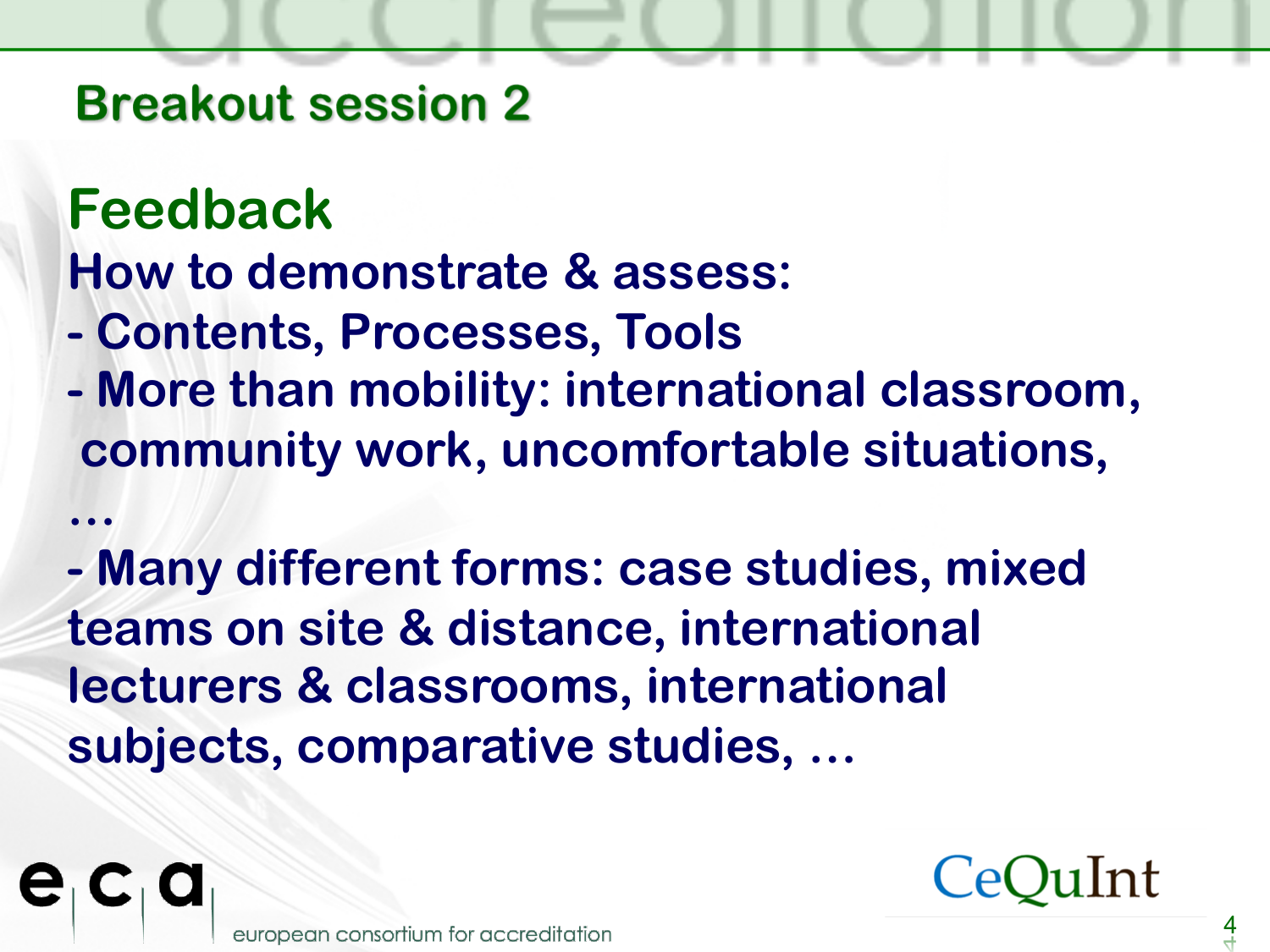## **Feedback Graduate achievement:**

- **Master thesis can demonstrate achievement of all LO (written & oral presentations)**
- **- Alumni (careers & feed-back)**
- **- Employers' view**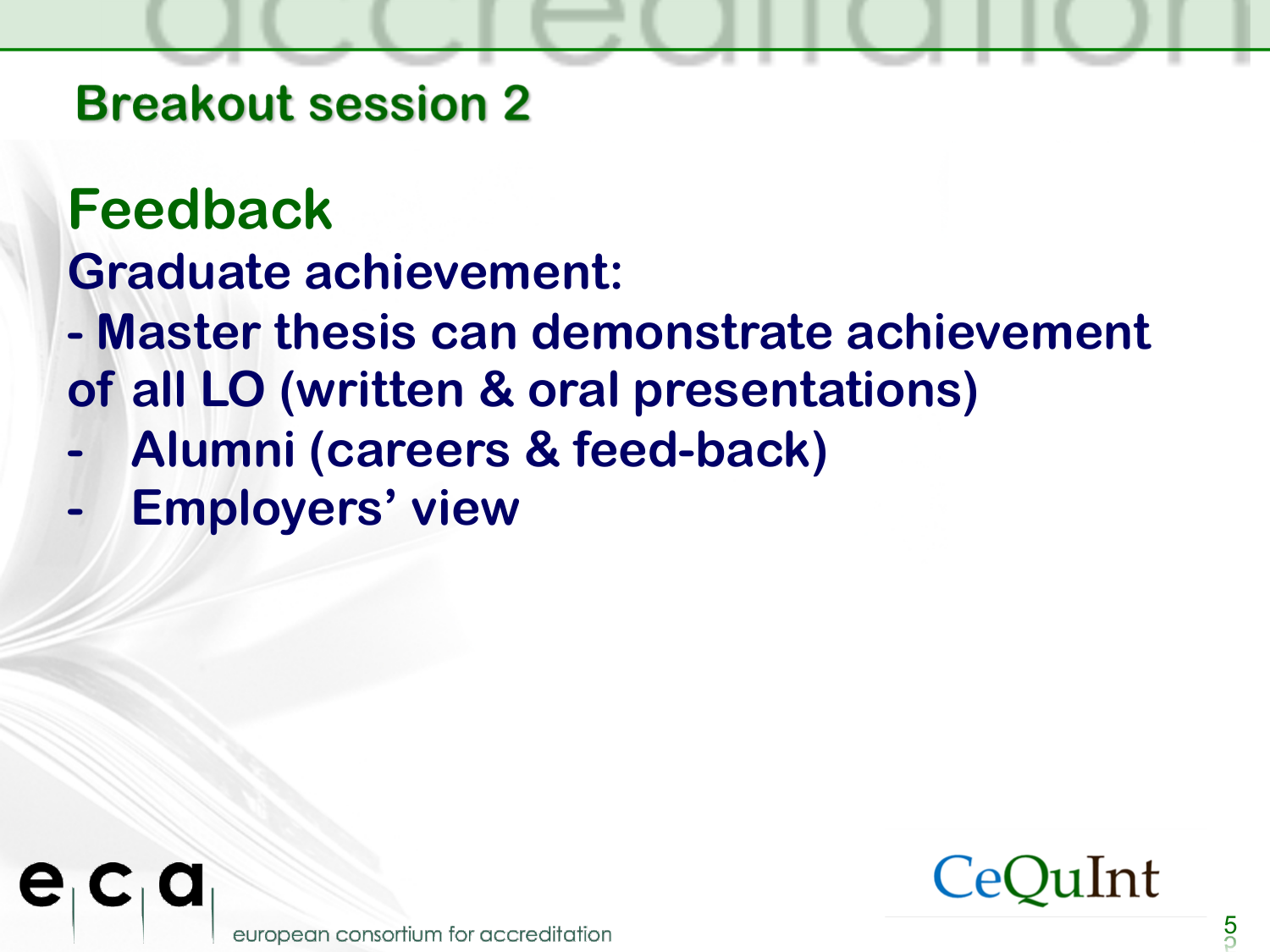**Feedback Challenges/ means for improvement at programme level:** 

- **Clear distinction between institutional & programme level**
- **- Experts training for same approach**
- **- Supporting services for applicants**
- **- Good reference: European Tuning Guide for European Projects**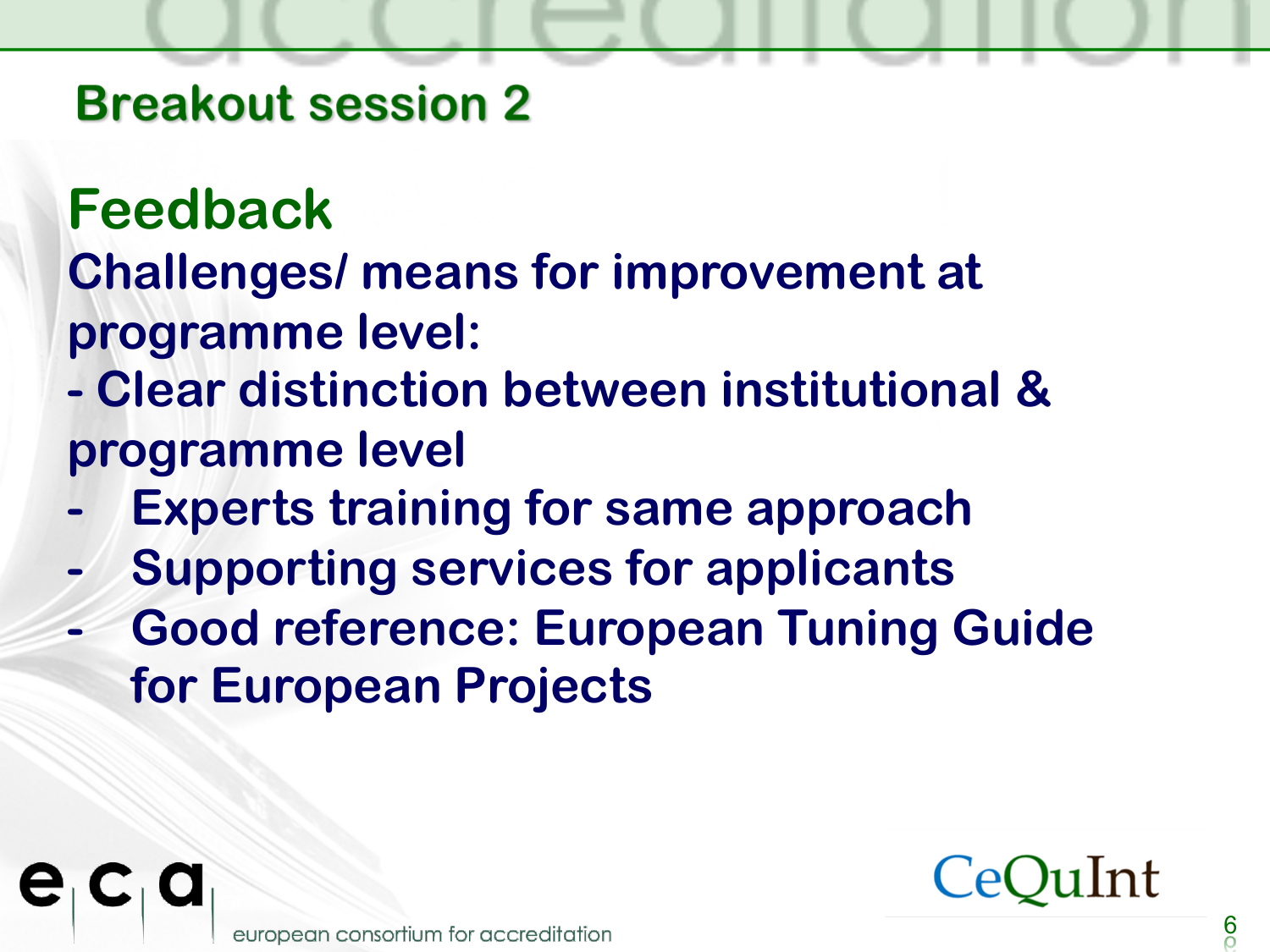**Feedback Added value of Certificate?** 

- **- External evaluation**
- **- Distinctive feature, differentiate programme**
- **- Evidence, reference,**
- **- Constant learning process**

consortium for accreditation